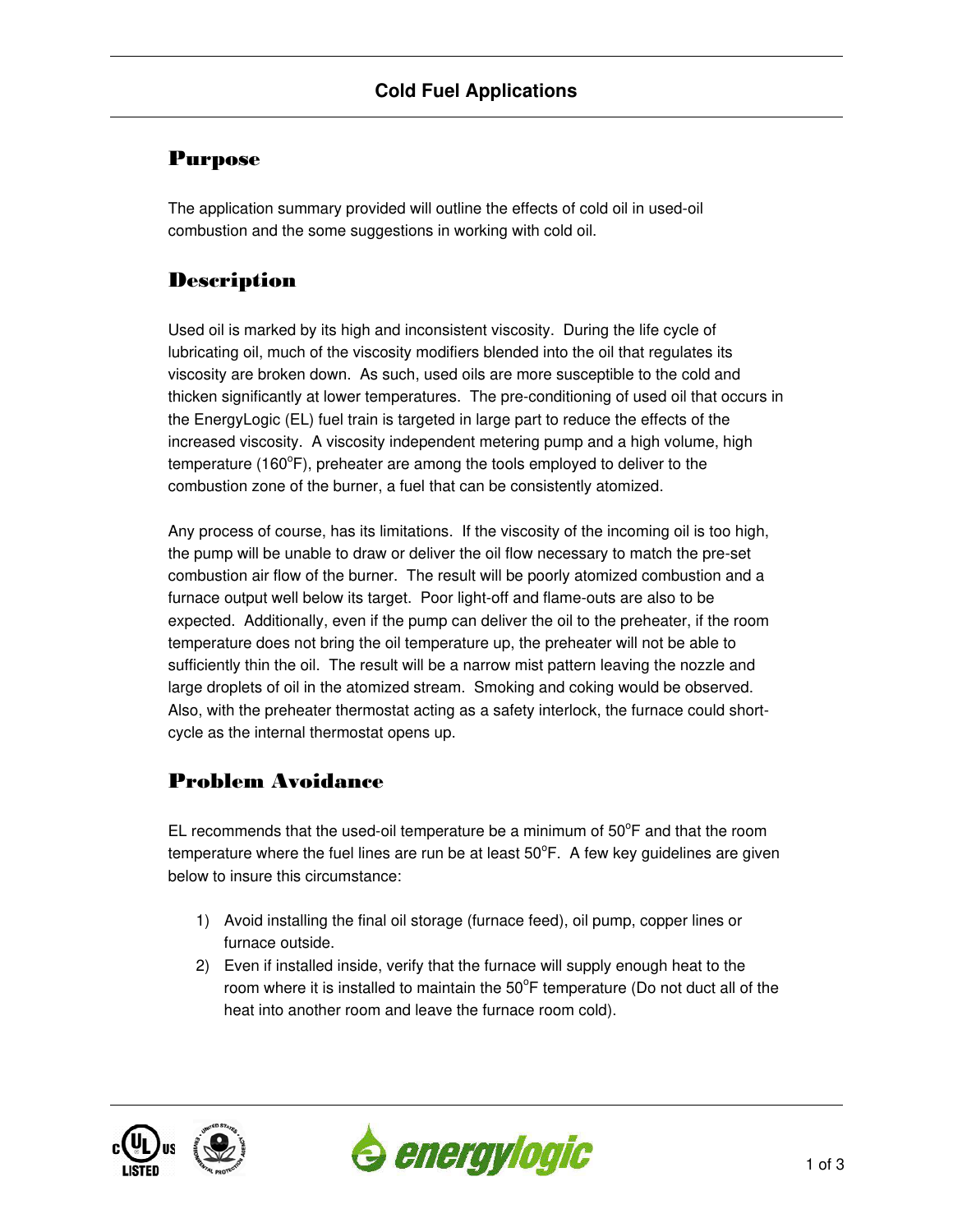3) When oil is added to the storage tank from a cold environment, it should be either allowed to warm to room temperature for two hours or should be mixed with oil already at room temperature at a percentage of not more than 50%.

## Preparing for the Worst

In applications where the oil and/or the room where the furnace is located will be colder than  $50^{\circ}$ F, some modifications to the fuel line can be made to prevent high vacuum and insure appropriate oil flow. These modifications and their intended consequence are listed in the table below.

| <b>Part To Be Modified</b>  | <b>Modification</b>                             | <b>Intended Consequence</b>    |
|-----------------------------|-------------------------------------------------|--------------------------------|
| <b>Suction Line</b>         | Increase to 1/2" OD                             | Reduce Vacuum                  |
| <b>Suction Line</b>         | Add Heat-Tape                                   | Reduce Vacuum                  |
| Suction Line                | Add Fill Port & Expansion Tube                  | Ease Priming                   |
| <b>Filter Assembly</b>      | Add Filter Heater (EL Part #20505110)           | Dramatically Reduce Vacuum     |
| Pick-Up and Pressure Relief | Add Foot-Valve & Return Pressure Relief To Tank | Prevent Loss of Prime          |
| Discharge Line              | Increase to 1/2" OD if longer than 50"          | <b>Reduce Pressure</b>         |
| Pre-Heater                  | Increase Pre-Heater Power                       | Maintain 160°F Oil Temperature |

#### *Table 1.1: Cold Oil Application Modifications*

The modifications listed to the suction line need very little explanation. Reducing the vacuum to no higher than 6 inch of vacuum on a clean filter should ensure full oil flow. By increasing the suction line from  $3/8$  inch OD to  $\frac{1}{2}$  inch OD, the vacuum may drop as much as 50%. Not only should the suction line of a cold weather application be increased in diameter, but its length should also be minimized to reduce vacuum. In instances where the increase in diameter is not enough to reduce vacuum sufficiently, self-regulating heat tape can be added to further reduce it.

In applications where the oil is extremely cold or thick, it may be necessary to heat the filter with the EL filter heater (PN 20505110). This wrap-around heater is designed to raise the oil temperature to an appropriate temperature for pumping and can dramatically reduce the vacuum at the pump.

In rare cases where the furnace is located in a room that drops below  $50^{\circ}$ F, it may be necessary to increase the preheater power. Please consult with an EL technical service team member who can direct you to the appropriate preheater for this type of application.